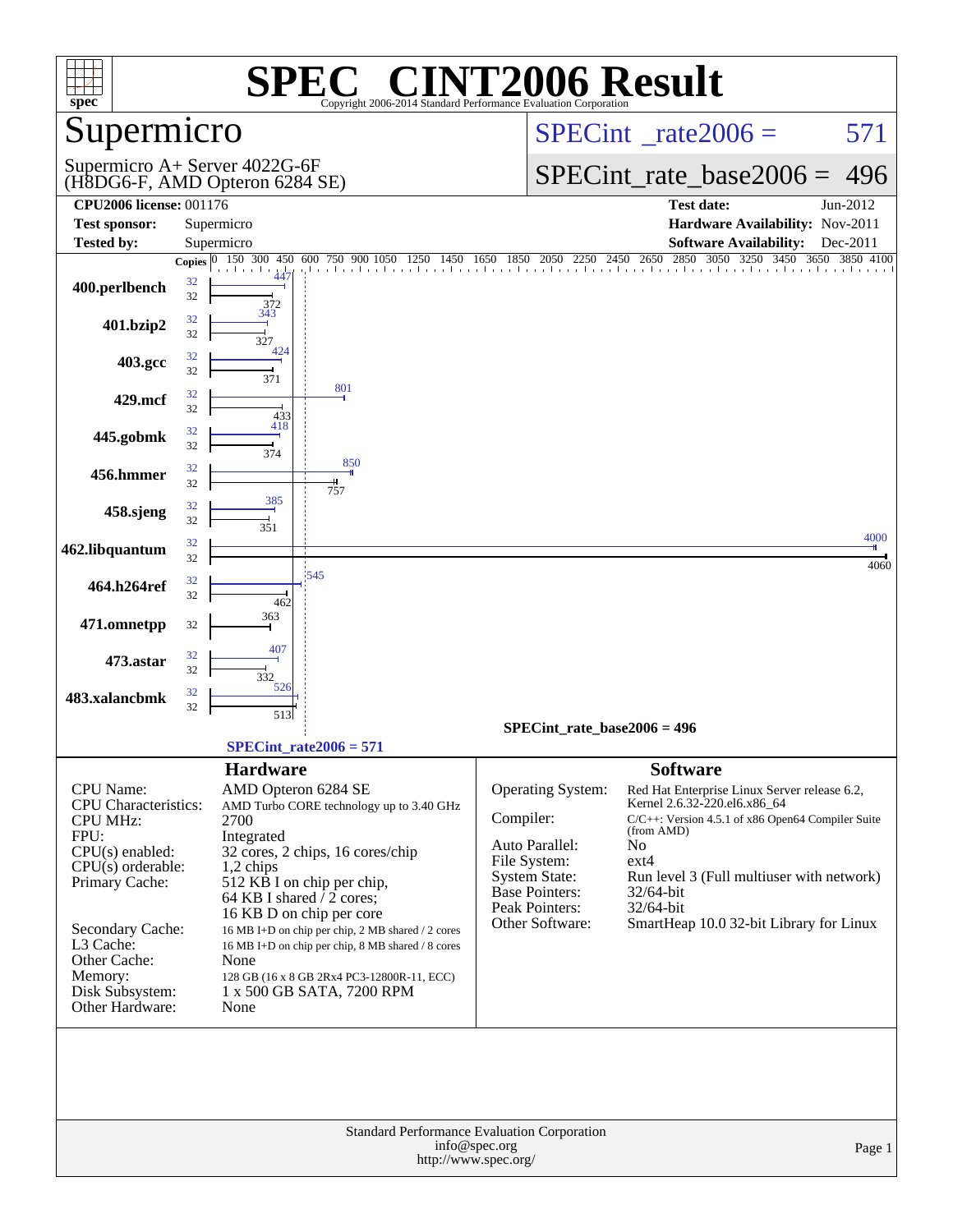

#### Supermicro

#### (H8DG6-F, AMD Opteron 6284 SE) Supermicro A+ Server 4022G-6F

SPECint rate $2006 = 571$ 

### [SPECint\\_rate\\_base2006 =](http://www.spec.org/auto/cpu2006/Docs/result-fields.html#SPECintratebase2006) 496

**[CPU2006 license:](http://www.spec.org/auto/cpu2006/Docs/result-fields.html#CPU2006license)** 001176 **[Test date:](http://www.spec.org/auto/cpu2006/Docs/result-fields.html#Testdate)** Jun-2012 **[Test sponsor:](http://www.spec.org/auto/cpu2006/Docs/result-fields.html#Testsponsor)** Supermicro **[Hardware Availability:](http://www.spec.org/auto/cpu2006/Docs/result-fields.html#HardwareAvailability)** Nov-2011 **[Tested by:](http://www.spec.org/auto/cpu2006/Docs/result-fields.html#Testedby)** Supermicro **Supermicro [Software Availability:](http://www.spec.org/auto/cpu2006/Docs/result-fields.html#SoftwareAvailability)** Dec-2011

#### **[Results Table](http://www.spec.org/auto/cpu2006/Docs/result-fields.html#ResultsTable)**

|                                                                                                          | <b>Base</b>   |                |       |                |            | <b>Peak</b>    |       |               |                |              |                |              |                |              |
|----------------------------------------------------------------------------------------------------------|---------------|----------------|-------|----------------|------------|----------------|-------|---------------|----------------|--------------|----------------|--------------|----------------|--------------|
| <b>Benchmark</b>                                                                                         | <b>Copies</b> | <b>Seconds</b> | Ratio | <b>Seconds</b> | Ratio      | <b>Seconds</b> | Ratio | <b>Copies</b> | <b>Seconds</b> | <b>Ratio</b> | <b>Seconds</b> | <b>Ratio</b> | <b>Seconds</b> | <b>Ratio</b> |
| 400.perlbench                                                                                            | 32            | 839            | 372   | 844            | 370I       | 840            | 372   | 32            | 699            | 447          | 700            | 447          | 698            | 448          |
| 401.bzip2                                                                                                | 32            | 945            | 327   | 946            | <b>326</b> | 943            | 327   | 32            | 900            | 343          | 904            | 342          | 897            | 344          |
| $403.\mathrm{gcc}$                                                                                       | 32            | 695            | 370   | 683            | 377        | 695            | 371   | 32            | 608            | 424          | 606            | 425          | 607            | 424          |
| $429$ .mcf                                                                                               | 32            | 675            | 432   | 675            | 433        | 674            | 433   | 32            | 363            | 804          | 365            | 801          | 365            | 800          |
| $445$ .gobmk                                                                                             | 32            | 899            | 374   | 897            | 374        | 899            | 373   | 32            | 803            | 418          | 804            | 417          | 804            | <u>418</u>   |
| 456.hmmer                                                                                                | 32            | 403            | 741   | 391            | 763        | 394            | 757   | 32            | 351            | 850          | 355            | 840          | 350            | 854          |
| $458$ .sjeng                                                                                             | 32            | 1105           | 350   | 1102           | 351        | 1099           | 352   | 32            | 1007           | 385          | 1008           | 384          | 1006           | 385          |
| 462.libquantum                                                                                           | 32            | 164            | 4050  | 163            | 4060       | 163            | 4060  | 32            | 166            | 4000         | 166            | 3980         | 166            | 4000         |
| 464.h264ref                                                                                              | 32            | 1532           | 462   | 1533           | 462        | 1555           | 455   | 32            | 1299           | 545          | 1296           | 547          | 1298           | 545          |
| 471.omnetpp                                                                                              | 32            | 558            | 359   | 551            | 363        | 551            | 363   | 32            | 558            | 359          | 551            | 363          | 551            | 363          |
| $473$ . astar                                                                                            | 32            | 678            | 331   | 677            | 332        | 677            | 332   | 32            | 552            | 407          | 553            | 406          | 552            | 407          |
| 483.xalancbmk                                                                                            | 32            | 429            | 515   | 431            | 512        | 431            | 513   | 32            | 420            | 526          | 420            | 526          | 419            | 527          |
| Results appear in the order in which they were run. Bold underlined text indicates a median measurement. |               |                |       |                |            |                |       |               |                |              |                |              |                |              |

#### **[Submit Notes](http://www.spec.org/auto/cpu2006/Docs/result-fields.html#SubmitNotes)**

The config file option 'submit' was used. 'numactl' was used to bind copies to the cores. See the configuration file for details.

#### **[Operating System Notes](http://www.spec.org/auto/cpu2006/Docs/result-fields.html#OperatingSystemNotes)**

'ulimit -s unlimited' was used to set environment stack size 'ulimit -l 2097152' was used to set environment locked pages in memory limit

Set transparent\_hugepage=never as a boot parameter in /boot/grub/menu.lst

Set vm/nr\_hugepages=28672 in /etc/sysctl.conf mount -t hugetlbfs nodev /mnt/hugepages

#### **[General Notes](http://www.spec.org/auto/cpu2006/Docs/result-fields.html#GeneralNotes)**

Environment variables set by runspec before the start of the run: HUGETLB\_LIMIT = "896" LD\_LIBRARY\_PATH = "/home/test/cpu2006/amd1104-rate-libs-revC/32:/home/test/cpu2006/amd1104-rate-libs-revC/64" The x86 Open64 Compiler Suite is only available from (and supported by) AMD at <http://developer.amd.com/cpu/open64> Binaries were compiled on a system with 2x AMD Opteron 6274 chips + 64GB Memory using RHEL 6.1 Submitted by: Jordan Villanueva <jordanv@supermicro.com> Submitted: Fri Jun 15 20:26:40 EDT 2012 Continued on next page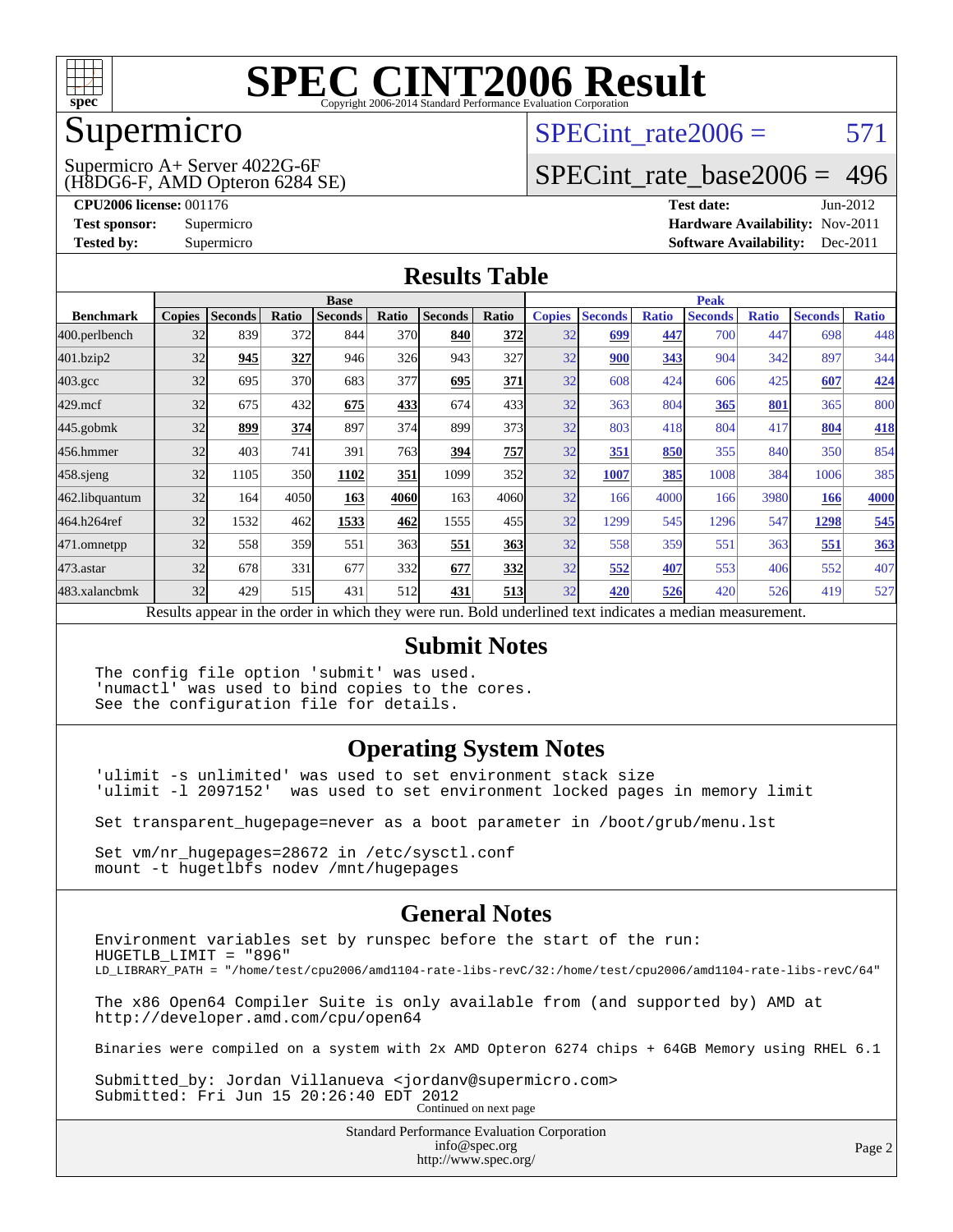

### Supermicro

SPECint rate $2006 = 571$ 

(H8DG6-F, AMD Opteron 6284 SE) Supermicro A+ Server 4022G-6F

SPECint rate base  $2006 = 496$ 

**[CPU2006 license:](http://www.spec.org/auto/cpu2006/Docs/result-fields.html#CPU2006license)** 001176 **[Test date:](http://www.spec.org/auto/cpu2006/Docs/result-fields.html#Testdate)** Jun-2012 **[Test sponsor:](http://www.spec.org/auto/cpu2006/Docs/result-fields.html#Testsponsor)** Supermicro **[Hardware Availability:](http://www.spec.org/auto/cpu2006/Docs/result-fields.html#HardwareAvailability)** Nov-2011 **[Tested by:](http://www.spec.org/auto/cpu2006/Docs/result-fields.html#Testedby)** Supermicro **Supermicro [Software Availability:](http://www.spec.org/auto/cpu2006/Docs/result-fields.html#SoftwareAvailability)** Dec-2011

#### **[General Notes \(Continued\)](http://www.spec.org/auto/cpu2006/Docs/result-fields.html#GeneralNotes)**

Submission: cpu2006-20120615-22905.sub

## **[Base Compiler Invocation](http://www.spec.org/auto/cpu2006/Docs/result-fields.html#BaseCompilerInvocation)**

[C benchmarks](http://www.spec.org/auto/cpu2006/Docs/result-fields.html#Cbenchmarks): [opencc](http://www.spec.org/cpu2006/results/res2012q3/cpu2006-20120615-22905.flags.html#user_CCbase_Fopencc)

[C++ benchmarks:](http://www.spec.org/auto/cpu2006/Docs/result-fields.html#CXXbenchmarks) [openCC](http://www.spec.org/cpu2006/results/res2012q3/cpu2006-20120615-22905.flags.html#user_CXXbase_FopenCC)

**[Base Portability Flags](http://www.spec.org/auto/cpu2006/Docs/result-fields.html#BasePortabilityFlags)**

 400.perlbench: [-DSPEC\\_CPU\\_LP64](http://www.spec.org/cpu2006/results/res2012q3/cpu2006-20120615-22905.flags.html#b400.perlbench_basePORTABILITY_DSPEC_CPU_LP64) [-DSPEC\\_CPU\\_LINUX\\_X64](http://www.spec.org/cpu2006/results/res2012q3/cpu2006-20120615-22905.flags.html#b400.perlbench_baseCPORTABILITY_DSPEC_CPU_LINUX_X64) 401.bzip2: [-DSPEC\\_CPU\\_LP64](http://www.spec.org/cpu2006/results/res2012q3/cpu2006-20120615-22905.flags.html#suite_basePORTABILITY401_bzip2_DSPEC_CPU_LP64) 403.gcc: [-DSPEC\\_CPU\\_LP64](http://www.spec.org/cpu2006/results/res2012q3/cpu2006-20120615-22905.flags.html#suite_basePORTABILITY403_gcc_DSPEC_CPU_LP64) 429.mcf: [-DSPEC\\_CPU\\_LP64](http://www.spec.org/cpu2006/results/res2012q3/cpu2006-20120615-22905.flags.html#suite_basePORTABILITY429_mcf_DSPEC_CPU_LP64) 445.gobmk: [-DSPEC\\_CPU\\_LP64](http://www.spec.org/cpu2006/results/res2012q3/cpu2006-20120615-22905.flags.html#suite_basePORTABILITY445_gobmk_DSPEC_CPU_LP64) 456.hmmer: [-DSPEC\\_CPU\\_LP64](http://www.spec.org/cpu2006/results/res2012q3/cpu2006-20120615-22905.flags.html#suite_basePORTABILITY456_hmmer_DSPEC_CPU_LP64) 458.sjeng: [-DSPEC\\_CPU\\_LP64](http://www.spec.org/cpu2006/results/res2012q3/cpu2006-20120615-22905.flags.html#suite_basePORTABILITY458_sjeng_DSPEC_CPU_LP64) 462.libquantum: [-DSPEC\\_CPU\\_LP64](http://www.spec.org/cpu2006/results/res2012q3/cpu2006-20120615-22905.flags.html#suite_basePORTABILITY462_libquantum_DSPEC_CPU_LP64) [-DSPEC\\_CPU\\_LINUX](http://www.spec.org/cpu2006/results/res2012q3/cpu2006-20120615-22905.flags.html#b462.libquantum_baseCPORTABILITY_DSPEC_CPU_LINUX) 464.h264ref: [-DSPEC\\_CPU\\_LP64](http://www.spec.org/cpu2006/results/res2012q3/cpu2006-20120615-22905.flags.html#suite_basePORTABILITY464_h264ref_DSPEC_CPU_LP64) 483.xalancbmk: [-DSPEC\\_CPU\\_LINUX](http://www.spec.org/cpu2006/results/res2012q3/cpu2006-20120615-22905.flags.html#b483.xalancbmk_baseCXXPORTABILITY_DSPEC_CPU_LINUX)

### **[Base Optimization Flags](http://www.spec.org/auto/cpu2006/Docs/result-fields.html#BaseOptimizationFlags)**

[C benchmarks](http://www.spec.org/auto/cpu2006/Docs/result-fields.html#Cbenchmarks):

```
-march=bdver1 -Ofast -CG:local_sched_alg=1 -INLINE:aggressive=ON
-IPA:plimit=8000 -IPA:small_pu=100 -HP:bd=2m:heap=2m -mso
-LNO:prefetch=2
```
[C++ benchmarks:](http://www.spec.org/auto/cpu2006/Docs/result-fields.html#CXXbenchmarks)

```
-march=bdver1 -Ofast -m32 -INLINE:aggressive=on -CG:cmp_peep=on
-D__OPEN64_FAST_SET -L/root/work/libraries/SmartHeap-10/lib -lsmartheap
```
### **[Peak Compiler Invocation](http://www.spec.org/auto/cpu2006/Docs/result-fields.html#PeakCompilerInvocation)**

[C benchmarks](http://www.spec.org/auto/cpu2006/Docs/result-fields.html#Cbenchmarks): [opencc](http://www.spec.org/cpu2006/results/res2012q3/cpu2006-20120615-22905.flags.html#user_CCpeak_Fopencc)

[C++ benchmarks:](http://www.spec.org/auto/cpu2006/Docs/result-fields.html#CXXbenchmarks) [openCC](http://www.spec.org/cpu2006/results/res2012q3/cpu2006-20120615-22905.flags.html#user_CXXpeak_FopenCC)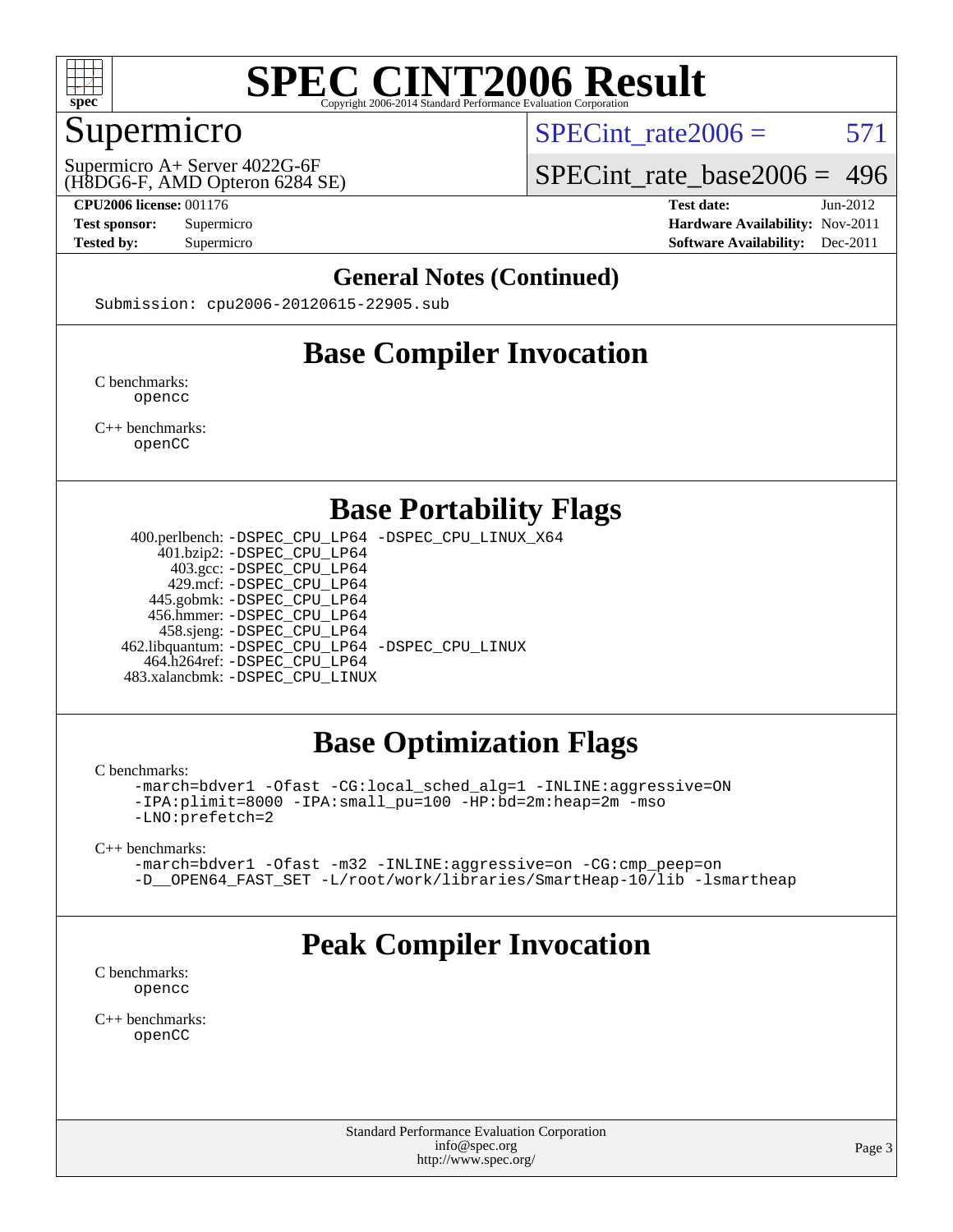

### Supermicro

SPECint rate $2006 = 571$ 

(H8DG6-F, AMD Opteron 6284 SE) Supermicro A+ Server 4022G-6F

[SPECint\\_rate\\_base2006 =](http://www.spec.org/auto/cpu2006/Docs/result-fields.html#SPECintratebase2006) 496

| <b>Test sponsor:</b> | Supermicro |
|----------------------|------------|
| <b>Tested by:</b>    | Supermicro |

**[CPU2006 license:](http://www.spec.org/auto/cpu2006/Docs/result-fields.html#CPU2006license)** 001176 **[Test date:](http://www.spec.org/auto/cpu2006/Docs/result-fields.html#Testdate)** Jun-2012 **[Hardware Availability:](http://www.spec.org/auto/cpu2006/Docs/result-fields.html#HardwareAvailability)** Nov-2011 **[Software Availability:](http://www.spec.org/auto/cpu2006/Docs/result-fields.html#SoftwareAvailability)** Dec-2011

#### **[Peak Portability Flags](http://www.spec.org/auto/cpu2006/Docs/result-fields.html#PeakPortabilityFlags)**

 400.perlbench: [-DSPEC\\_CPU\\_LP64](http://www.spec.org/cpu2006/results/res2012q3/cpu2006-20120615-22905.flags.html#b400.perlbench_peakPORTABILITY_DSPEC_CPU_LP64) [-DSPEC\\_CPU\\_LINUX\\_X64](http://www.spec.org/cpu2006/results/res2012q3/cpu2006-20120615-22905.flags.html#b400.perlbench_peakCPORTABILITY_DSPEC_CPU_LINUX_X64) 401.bzip2: [-DSPEC\\_CPU\\_LP64](http://www.spec.org/cpu2006/results/res2012q3/cpu2006-20120615-22905.flags.html#suite_peakPORTABILITY401_bzip2_DSPEC_CPU_LP64) 445.gobmk: [-DSPEC\\_CPU\\_LP64](http://www.spec.org/cpu2006/results/res2012q3/cpu2006-20120615-22905.flags.html#suite_peakPORTABILITY445_gobmk_DSPEC_CPU_LP64) 456.hmmer: [-DSPEC\\_CPU\\_LP64](http://www.spec.org/cpu2006/results/res2012q3/cpu2006-20120615-22905.flags.html#suite_peakPORTABILITY456_hmmer_DSPEC_CPU_LP64) 458.sjeng: [-DSPEC\\_CPU\\_LP64](http://www.spec.org/cpu2006/results/res2012q3/cpu2006-20120615-22905.flags.html#suite_peakPORTABILITY458_sjeng_DSPEC_CPU_LP64) 462.libquantum: [-DSPEC\\_CPU\\_LP64](http://www.spec.org/cpu2006/results/res2012q3/cpu2006-20120615-22905.flags.html#suite_peakPORTABILITY462_libquantum_DSPEC_CPU_LP64) [-DSPEC\\_CPU\\_LINUX](http://www.spec.org/cpu2006/results/res2012q3/cpu2006-20120615-22905.flags.html#b462.libquantum_peakCPORTABILITY_DSPEC_CPU_LINUX) 464.h264ref: [-DSPEC\\_CPU\\_LP64](http://www.spec.org/cpu2006/results/res2012q3/cpu2006-20120615-22905.flags.html#suite_peakPORTABILITY464_h264ref_DSPEC_CPU_LP64) 483.xalancbmk: [-DSPEC\\_CPU\\_LINUX](http://www.spec.org/cpu2006/results/res2012q3/cpu2006-20120615-22905.flags.html#b483.xalancbmk_peakCXXPORTABILITY_DSPEC_CPU_LINUX)

### **[Peak Optimization Flags](http://www.spec.org/auto/cpu2006/Docs/result-fields.html#PeakOptimizationFlags)**

[C benchmarks](http://www.spec.org/auto/cpu2006/Docs/result-fields.html#Cbenchmarks):

 400.perlbench: [-march=bdver1](http://www.spec.org/cpu2006/results/res2012q3/cpu2006-20120615-22905.flags.html#user_peakCCLD400_perlbench_F-march_fdb9f2653a6b3eaa60be4cf93a9ba5f3) [-fb\\_create fbdata](http://www.spec.org/cpu2006/results/res2012q3/cpu2006-20120615-22905.flags.html#user_peakPASS1_CFLAGSPASS1_LDFLAGS400_perlbench_F-fb_create_filename)(pass 1) [-fb\\_opt fbdata](http://www.spec.org/cpu2006/results/res2012q3/cpu2006-20120615-22905.flags.html#user_peakPASS2_CFLAGSPASS2_LDFLAGS400_perlbench_F-fb_opt_filename)(pass 2) [-Ofast](http://www.spec.org/cpu2006/results/res2012q3/cpu2006-20120615-22905.flags.html#user_peakCOPTIMIZE400_perlbench_F-Ofast) [-LNO:prefetch=2](http://www.spec.org/cpu2006/results/res2012q3/cpu2006-20120615-22905.flags.html#user_peakCOPTIMIZE400_perlbench_F-LNO:prefetch_9aee81855ba0592a3c8a40ba7b041143) [-LNO:opt=0](http://www.spec.org/cpu2006/results/res2012q3/cpu2006-20120615-22905.flags.html#user_peakCOPTIMIZE400_perlbench_F-LNO:opt_b91e8b13d06f45039299c6496cc69a5f) [-IPA:plimit=20000](http://www.spec.org/cpu2006/results/res2012q3/cpu2006-20120615-22905.flags.html#user_peakCOPTIMIZE400_perlbench_F-IPA:plimit_89e6fd9421ace0d5dab294a0a1b8be33) -OPT:unroll times max=8 [-OPT:unroll\\_size=256](http://www.spec.org/cpu2006/results/res2012q3/cpu2006-20120615-22905.flags.html#user_peakCOPTIMIZE400_perlbench_F-OPT:unroll_size_dfa492f42f50f580c3837c8b22d14f27) [-OPT:unroll\\_level=2](http://www.spec.org/cpu2006/results/res2012q3/cpu2006-20120615-22905.flags.html#user_peakCOPTIMIZE400_perlbench_F-OPT:unroll_level_2cd767e66711a193dd7aad8ffe1e4d20) [-OPT:keep\\_ext=on](http://www.spec.org/cpu2006/results/res2012q3/cpu2006-20120615-22905.flags.html#user_peakCOPTIMIZE400_perlbench_F-OPT:keep_ext_4dbb9969188886aadf10437ce9577910) [-WOPT:if\\_conv=0](http://www.spec.org/cpu2006/results/res2012q3/cpu2006-20120615-22905.flags.html#user_peakCOPTIMIZE400_perlbench_F-WOPT:if_conv_3763321a358ff896b32d6152fd83e145) [-WOPT:sib=on](http://www.spec.org/cpu2006/results/res2012q3/cpu2006-20120615-22905.flags.html#user_peakCOPTIMIZE400_perlbench_F-WOPT:sib_922e769c7f0e2d4dff1b4919612a4b7b) [-CG:local\\_sched\\_alg=1](http://www.spec.org/cpu2006/results/res2012q3/cpu2006-20120615-22905.flags.html#user_peakCOPTIMIZE400_perlbench_F-CG:local_sched_alg_2175ca61f1a2717f1ec57b14995b9e7a) [-CG:unroll\\_fb\\_req=on](http://www.spec.org/cpu2006/results/res2012q3/cpu2006-20120615-22905.flags.html#user_peakCOPTIMIZE400_perlbench_F-CG:unroll_fb_req_6669f978801820a53c68eded7a4f0485) [-CG:movext\\_icmp=off](http://www.spec.org/cpu2006/results/res2012q3/cpu2006-20120615-22905.flags.html#user_peakCOPTIMIZE400_perlbench_F-CG:movext_icmp_460c980612b8c1bf4cfe85e9a0188f7b) [-HP:bd=2m:heap=2m](http://www.spec.org/cpu2006/results/res2012q3/cpu2006-20120615-22905.flags.html#user_peakCOPTIMIZE400_perlbench_F-HUGEPAGE_539c723a9f9bd1bd95cd839aeb740bae) 401.bzip2: [-march=bdver1](http://www.spec.org/cpu2006/results/res2012q3/cpu2006-20120615-22905.flags.html#user_peakCCLD401_bzip2_F-march_fdb9f2653a6b3eaa60be4cf93a9ba5f3) [-fb\\_create fbdata](http://www.spec.org/cpu2006/results/res2012q3/cpu2006-20120615-22905.flags.html#user_peakPASS1_CFLAGSPASS1_LDFLAGS401_bzip2_F-fb_create_filename)(pass 1) [-fb\\_opt fbdata](http://www.spec.org/cpu2006/results/res2012q3/cpu2006-20120615-22905.flags.html#user_peakPASS2_CFLAGSPASS2_LDFLAGS401_bzip2_F-fb_opt_filename)(pass 2) [-O3](http://www.spec.org/cpu2006/results/res2012q3/cpu2006-20120615-22905.flags.html#user_peakCOPTIMIZE401_bzip2_F-O3) [-LNO:prefetch=2](http://www.spec.org/cpu2006/results/res2012q3/cpu2006-20120615-22905.flags.html#user_peakCOPTIMIZE401_bzip2_F-LNO:prefetch_9aee81855ba0592a3c8a40ba7b041143) [-LNO:pf2=0](http://www.spec.org/cpu2006/results/res2012q3/cpu2006-20120615-22905.flags.html#user_peakCOPTIMIZE401_bzip2_F-LNO:pf2_07981756300a2e0b4788bc5b1051435b) [-OPT:alias=disjoint](http://www.spec.org/cpu2006/results/res2012q3/cpu2006-20120615-22905.flags.html#user_peakCOPTIMIZE401_bzip2_F-OPT:alias_af85d624bc8c113f27b06a81a9df063d) [-OPT:goto=off](http://www.spec.org/cpu2006/results/res2012q3/cpu2006-20120615-22905.flags.html#user_peakCOPTIMIZE401_bzip2_F-OPT:goto_b8760493db7ddb90acc865b6d90bb5de) [-CG:local\\_sched\\_alg=1](http://www.spec.org/cpu2006/results/res2012q3/cpu2006-20120615-22905.flags.html#user_peakCOPTIMIZE401_bzip2_F-CG:local_sched_alg_2175ca61f1a2717f1ec57b14995b9e7a) [-HP:bdt=2m:heap=2m](http://www.spec.org/cpu2006/results/res2012q3/cpu2006-20120615-22905.flags.html#user_peakCOPTIMIZE401_bzip2_F-HUGEPAGE_855e97383b49831f390a2af16fe7202f) 403.gcc: [-march=bdver1](http://www.spec.org/cpu2006/results/res2012q3/cpu2006-20120615-22905.flags.html#user_peakCCLD403_gcc_F-march_fdb9f2653a6b3eaa60be4cf93a9ba5f3) [-fb\\_create fbdata](http://www.spec.org/cpu2006/results/res2012q3/cpu2006-20120615-22905.flags.html#user_peakPASS1_CFLAGSPASS1_LDFLAGS403_gcc_F-fb_create_filename)(pass 1) [-fb\\_opt fbdata](http://www.spec.org/cpu2006/results/res2012q3/cpu2006-20120615-22905.flags.html#user_peakPASS2_CFLAGSPASS2_LDFLAGS403_gcc_F-fb_opt_filename)(pass 2) [-Ofast](http://www.spec.org/cpu2006/results/res2012q3/cpu2006-20120615-22905.flags.html#user_peakCOPTIMIZE403_gcc_F-Ofast) [-LNO:trip\\_count=256](http://www.spec.org/cpu2006/results/res2012q3/cpu2006-20120615-22905.flags.html#user_peakCOPTIMIZE403_gcc_F-LNO:trip_count_fda57506a3ecf9651535a9a8fb03b434) [-CG:cmp\\_peep=on](http://www.spec.org/cpu2006/results/res2012q3/cpu2006-20120615-22905.flags.html#user_peakCOPTIMIZE403_gcc_F-CG:cmp_peep_ab90c979e95bee1f1f617a32622424ed) [-CG:pre\\_minreg\\_level=2](http://www.spec.org/cpu2006/results/res2012q3/cpu2006-20120615-22905.flags.html#user_peakCOPTIMIZE403_gcc_F-CG:pre_minreg_level_7a4f6ecddb7c61e5a5fb2e3c8bb4dd9d) [-m32](http://www.spec.org/cpu2006/results/res2012q3/cpu2006-20120615-22905.flags.html#user_peakCOPTIMIZE403_gcc_F-m32) [-HP:bdt=2m:heap=2m](http://www.spec.org/cpu2006/results/res2012q3/cpu2006-20120615-22905.flags.html#user_peakCOPTIMIZE403_gcc_F-HUGEPAGE_855e97383b49831f390a2af16fe7202f) [-GRA:unspill=on](http://www.spec.org/cpu2006/results/res2012q3/cpu2006-20120615-22905.flags.html#user_peakCOPTIMIZE403_gcc_F-GRA:unspill_1a6c98043856890311246be72b057593) [-IPA:small\\_pu=200](http://www.spec.org/cpu2006/results/res2012q3/cpu2006-20120615-22905.flags.html#user_peakCOPTIMIZE403_gcc_F-IPA:small_pu_9e003d10925fc6bd9336e5337d9e3a22) [-WOPT:sib=on](http://www.spec.org/cpu2006/results/res2012q3/cpu2006-20120615-22905.flags.html#user_peakCOPTIMIZE403_gcc_F-WOPT:sib_922e769c7f0e2d4dff1b4919612a4b7b) 429.mcf: [-march=bdver1](http://www.spec.org/cpu2006/results/res2012q3/cpu2006-20120615-22905.flags.html#user_peakCCLD429_mcf_F-march_fdb9f2653a6b3eaa60be4cf93a9ba5f3) [-O3](http://www.spec.org/cpu2006/results/res2012q3/cpu2006-20120615-22905.flags.html#user_peakCOPTIMIZE429_mcf_F-O3) [-OPT:unroll\\_times\\_max=5](http://www.spec.org/cpu2006/results/res2012q3/cpu2006-20120615-22905.flags.html#user_peakCOPTIMIZE429_mcf_F-OPT:unroll_times_max_41568a7af56e14658911ef351ee37d74) [-ipa](http://www.spec.org/cpu2006/results/res2012q3/cpu2006-20120615-22905.flags.html#user_peakCOPTIMIZE429_mcf_F-ipa) [-INLINE:aggressive=on](http://www.spec.org/cpu2006/results/res2012q3/cpu2006-20120615-22905.flags.html#user_peakCOPTIMIZE429_mcf_F-INLINE:aggressive_e14807c0a1e56a6a83cb25ab07c7ae8a) [-CG:gcm=off](http://www.spec.org/cpu2006/results/res2012q3/cpu2006-20120615-22905.flags.html#user_peakCOPTIMIZE429_mcf_F-CG:gcm_3afc0477d086a9a9afc1ccea25488f06) [-CG:dsched=on](http://www.spec.org/cpu2006/results/res2012q3/cpu2006-20120615-22905.flags.html#user_peakCOPTIMIZE429_mcf_F-CG:dsched_25fd6bf9b1a971fa5ea06b24e400231d) [-GRA:prioritize\\_by\\_density=on](http://www.spec.org/cpu2006/results/res2012q3/cpu2006-20120615-22905.flags.html#user_peakCOPTIMIZE429_mcf_F-GRA:prioritize_by_density_342c4fb73fe18829f920373223f095a5) [-m32](http://www.spec.org/cpu2006/results/res2012q3/cpu2006-20120615-22905.flags.html#user_peakCOPTIMIZE429_mcf_F-m32) [-HP:bdt=2m:heap=2m](http://www.spec.org/cpu2006/results/res2012q3/cpu2006-20120615-22905.flags.html#user_peakCOPTIMIZE429_mcf_F-HUGEPAGE_855e97383b49831f390a2af16fe7202f) [-mso](http://www.spec.org/cpu2006/results/res2012q3/cpu2006-20120615-22905.flags.html#user_peakCOPTIMIZE429_mcf_F-mso) 445.gobmk: [-march=bdver1](http://www.spec.org/cpu2006/results/res2012q3/cpu2006-20120615-22905.flags.html#user_peakCCLD445_gobmk_F-march_fdb9f2653a6b3eaa60be4cf93a9ba5f3) [-fb\\_create fbdata](http://www.spec.org/cpu2006/results/res2012q3/cpu2006-20120615-22905.flags.html#user_peakPASS1_CFLAGSPASS1_LDFLAGS445_gobmk_F-fb_create_filename)(pass 1) [-fb\\_opt fbdata](http://www.spec.org/cpu2006/results/res2012q3/cpu2006-20120615-22905.flags.html#user_peakPASS2_CFLAGSPASS2_LDFLAGS445_gobmk_F-fb_opt_filename)(pass 2) [-Ofast](http://www.spec.org/cpu2006/results/res2012q3/cpu2006-20120615-22905.flags.html#user_peakCOPTIMIZE445_gobmk_F-Ofast) [-OPT:unroll\\_size=256](http://www.spec.org/cpu2006/results/res2012q3/cpu2006-20120615-22905.flags.html#user_peakCOPTIMIZE445_gobmk_F-OPT:unroll_size_dfa492f42f50f580c3837c8b22d14f27) [-OPT:unroll\\_times\\_max=8](http://www.spec.org/cpu2006/results/res2012q3/cpu2006-20120615-22905.flags.html#user_peakCOPTIMIZE445_gobmk_F-OPT:unroll_times_max_1ad8852298ca2c36a68b2d007aae0e22) [-OPT:keep\\_ext=on](http://www.spec.org/cpu2006/results/res2012q3/cpu2006-20120615-22905.flags.html#user_peakCOPTIMIZE445_gobmk_F-OPT:keep_ext_4dbb9969188886aadf10437ce9577910) [-IPA:plimit=750](http://www.spec.org/cpu2006/results/res2012q3/cpu2006-20120615-22905.flags.html#user_peakCOPTIMIZE445_gobmk_F-IPA:plimit_d12b7edf4800746ab824f3a01a8ce117) [-IPA:min\\_hotness=300](http://www.spec.org/cpu2006/results/res2012q3/cpu2006-20120615-22905.flags.html#user_peakCOPTIMIZE445_gobmk_F-IPA:min_hotness_a22c9a7839d9fc5b8df1b53fa3adec91) [-IPA:pu\\_reorder=1](http://www.spec.org/cpu2006/results/res2012q3/cpu2006-20120615-22905.flags.html#user_peakCOPTIMIZE445_gobmk_F-IPA:pu_reorder_05e26b42f44c94362cdc386b470e6fd6) [-LNO:ignore\\_feedback=off](http://www.spec.org/cpu2006/results/res2012q3/cpu2006-20120615-22905.flags.html#user_peakCOPTIMIZE445_gobmk_F-LNO:ignore_feedback_1d6d06f39185b277a955c10dfd0a9a73) [-WOPT:if\\_conv=2](http://www.spec.org/cpu2006/results/res2012q3/cpu2006-20120615-22905.flags.html#user_peakCOPTIMIZE445_gobmk_F-WOPT:if_conv_e8462f40aca1486d344ee41d7d72a1be) [-HP:bd=2m:heap=2m](http://www.spec.org/cpu2006/results/res2012q3/cpu2006-20120615-22905.flags.html#user_peakCOPTIMIZE445_gobmk_F-HUGEPAGE_539c723a9f9bd1bd95cd839aeb740bae) 456.hmmer: [-march=bdver1](http://www.spec.org/cpu2006/results/res2012q3/cpu2006-20120615-22905.flags.html#user_peakCCLD456_hmmer_F-march_fdb9f2653a6b3eaa60be4cf93a9ba5f3) [-fb\\_create fbdata](http://www.spec.org/cpu2006/results/res2012q3/cpu2006-20120615-22905.flags.html#user_peakPASS1_CFLAGSPASS1_LDFLAGS456_hmmer_F-fb_create_filename)(pass 1) [-fb\\_opt fbdata](http://www.spec.org/cpu2006/results/res2012q3/cpu2006-20120615-22905.flags.html#user_peakPASS2_CFLAGSPASS2_LDFLAGS456_hmmer_F-fb_opt_filename)(pass 2) [-Ofast](http://www.spec.org/cpu2006/results/res2012q3/cpu2006-20120615-22905.flags.html#user_peakCOPTIMIZE456_hmmer_F-Ofast) [-LNO:prefetch=2](http://www.spec.org/cpu2006/results/res2012q3/cpu2006-20120615-22905.flags.html#user_peakCOPTIMIZE456_hmmer_F-LNO:prefetch_9aee81855ba0592a3c8a40ba7b041143) [-OPT:alias=disjoint](http://www.spec.org/cpu2006/results/res2012q3/cpu2006-20120615-22905.flags.html#user_peakCOPTIMIZE456_hmmer_F-OPT:alias_af85d624bc8c113f27b06a81a9df063d) [-OPT:unroll\\_times\\_max=16](http://www.spec.org/cpu2006/results/res2012q3/cpu2006-20120615-22905.flags.html#user_peakCOPTIMIZE456_hmmer_F-OPT:unroll_times_max_5d3a7ea8aede02c15c5f97a188fc301e) [-OPT:unroll\\_size=512](http://www.spec.org/cpu2006/results/res2012q3/cpu2006-20120615-22905.flags.html#user_peakCOPTIMIZE456_hmmer_F-OPT:unroll_size_79cfbf3314b86bd6f3f6a82a9903ba97) [-OPT:unroll\\_level=2](http://www.spec.org/cpu2006/results/res2012q3/cpu2006-20120615-22905.flags.html#user_peakCOPTIMIZE456_hmmer_F-OPT:unroll_level_2cd767e66711a193dd7aad8ffe1e4d20) [-OPT:keep\\_ext=on](http://www.spec.org/cpu2006/results/res2012q3/cpu2006-20120615-22905.flags.html#user_peakCOPTIMIZE456_hmmer_F-OPT:keep_ext_4dbb9969188886aadf10437ce9577910) [-CG:cflow=0](http://www.spec.org/cpu2006/results/res2012q3/cpu2006-20120615-22905.flags.html#user_peakCOPTIMIZE456_hmmer_F-CG:cflow_75ba632a6a95410c488fc5f313a16b42) [-CG:cmp\\_peep=on](http://www.spec.org/cpu2006/results/res2012q3/cpu2006-20120615-22905.flags.html#user_peakCOPTIMIZE456_hmmer_F-CG:cmp_peep_ab90c979e95bee1f1f617a32622424ed) [-CG:pre\\_local\\_sched=off](http://www.spec.org/cpu2006/results/res2012q3/cpu2006-20120615-22905.flags.html#user_peakCOPTIMIZE456_hmmer_F-CG:pre_local_sched_7bb173f1e7fa183e34a713f624fd3d48) [-HP:bdt=2m:heap=2m](http://www.spec.org/cpu2006/results/res2012q3/cpu2006-20120615-22905.flags.html#user_peakCOPTIMIZE456_hmmer_F-HUGEPAGE_855e97383b49831f390a2af16fe7202f) Continued on next page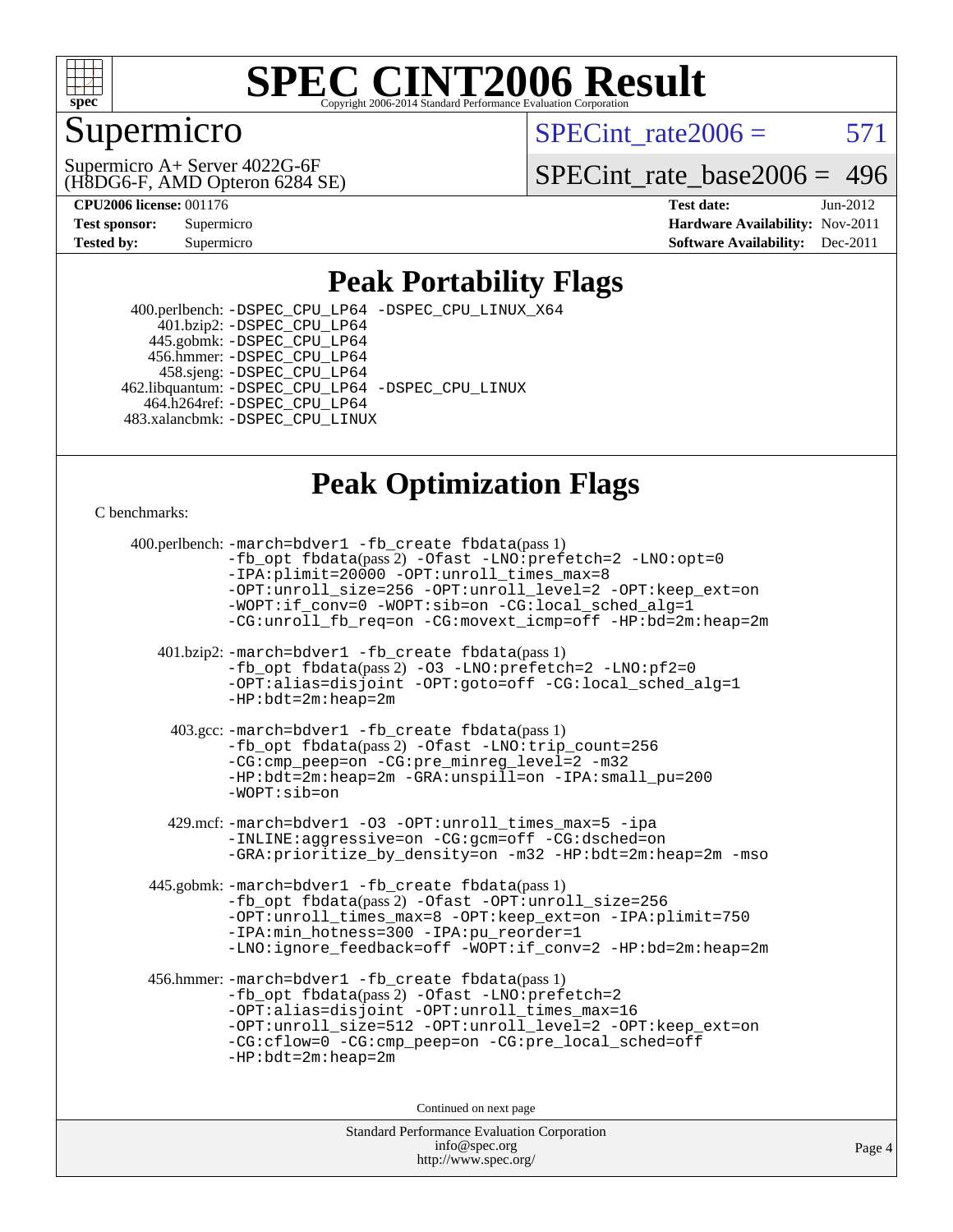

## Supermicro

 $SPECTnt_rate2006 = 571$ 

(H8DG6-F, AMD Opteron 6284 SE) Supermicro A+ Server 4022G-6F

[SPECint\\_rate\\_base2006 =](http://www.spec.org/auto/cpu2006/Docs/result-fields.html#SPECintratebase2006) 496

#### **[CPU2006 license:](http://www.spec.org/auto/cpu2006/Docs/result-fields.html#CPU2006license)** 001176 **[Test date:](http://www.spec.org/auto/cpu2006/Docs/result-fields.html#Testdate)** Jun-2012

| <b>Test sponsor:</b> | Supermicro |
|----------------------|------------|
| <b>Tested by:</b>    | Supermicro |

**[Hardware Availability:](http://www.spec.org/auto/cpu2006/Docs/result-fields.html#HardwareAvailability)** Nov-2011 **[Software Availability:](http://www.spec.org/auto/cpu2006/Docs/result-fields.html#SoftwareAvailability)** Dec-2011

## **[Peak Optimization Flags \(Continued\)](http://www.spec.org/auto/cpu2006/Docs/result-fields.html#PeakOptimizationFlags)**

|                      | $\sim$                                                                                                                                                                                                                                                                                                                                             |        |
|----------------------|----------------------------------------------------------------------------------------------------------------------------------------------------------------------------------------------------------------------------------------------------------------------------------------------------------------------------------------------------|--------|
|                      | 458.sjeng: -march=bdver1 -fb_create fbdata(pass 1)<br>-fb_opt fbdata(pass 2) -Ofast -CG:ptr_load_use=0<br>-CG:divrem_opt=on -CG:movext_icmp=off -CG:locs_best=on<br>-LNO:full_unroll=10 -IPA:pu_reorder=2 -HP:heap=2m:bd=2m<br>$-WOPT: sib=on$                                                                                                     |        |
|                      | 462.libquantum: -march=bdver1 -Ofast -mso -OPT:unroll_size=512<br>-OPT:unroll_times_max=16 -LNO:prefetch=2<br>-LNO:prefetch_ahead=4 -LNO:pf2=0 -CG:local_sched_alg=1<br>-CG:p2align=0 -INLINE:aggressive=ON -IPA:plimit=15000<br>-IPA: small_pu=100 -HP: bdt=2m: heap=2m, limit=300                                                                |        |
|                      | 464.h264ref: -march=bdver1 -fb_create fbdata(pass 1)<br>-fb_opt fbdata(pass 2) -03 -OPT:unroll_size=256<br>-OPT:unroll_times_max=2 -IPA:plimit=20000<br>-OPT:alias=disjoint -CG:ptr_load_use=0<br>-CG:local_sched_alg=1 -HP:bdt=2m:heap=2m                                                                                                         |        |
| $C_{++}$ benchmarks: |                                                                                                                                                                                                                                                                                                                                                    |        |
|                      | $471.$ omnetpp: basepeak = yes                                                                                                                                                                                                                                                                                                                     |        |
|                      | 473.astar: -march=bdver1 -fb_create fbdata(pass 1)<br>-fb opt fbdata(pass 2) - Ofast - TENV: frame pointer=off<br>$-WOPT$ : if conv=0 -WOPT: sib=on -CG: divrem opt=on<br>-CG:p2align=1 -CG:dsched=on -GRA:optimize_boundary=on<br>-OPT:alias=disjoint -INLINE:aggressive=on<br>-IPA: small_pu=3000 -IPA: plimit=3000 -m32<br>$-HP:bdt=2m:heap=2m$ |        |
|                      | 483.xalancbmk: -march=bdver1 -Ofast -LNO:prefetch=2 -OPT:unroll_size=512<br>-OPT:unroll_times_max=8 -D__OPEN64_FAST_SET<br>-INLINE:aggressive=on -m32 -CG:cmp_peep=on<br>-CG:local_sched=off -CG:p2align=1 -GRA:unspill=on<br>-TENV: frame_pointer=off -fno-emit-exceptions<br>-L/root/work/libraries/SmartHeap-10/lib -lsmartheap                 |        |
|                      | The flags file that was used to format this result can be browsed at<br>http://www.spec.org/cpu2006/flags/x86-open64-451-flags-rate-revC-I.html                                                                                                                                                                                                    |        |
|                      | You can also download the XML flags source by saving the following link:<br>http://www.spec.org/cpu2006/flags/x86-open64-451-flags-rate-revC-I.xml                                                                                                                                                                                                 |        |
|                      |                                                                                                                                                                                                                                                                                                                                                    |        |
|                      | Standard Performance Evaluation Corporation<br>info@spec.org<br>http://www.spec.org/                                                                                                                                                                                                                                                               | Page 5 |
|                      |                                                                                                                                                                                                                                                                                                                                                    |        |